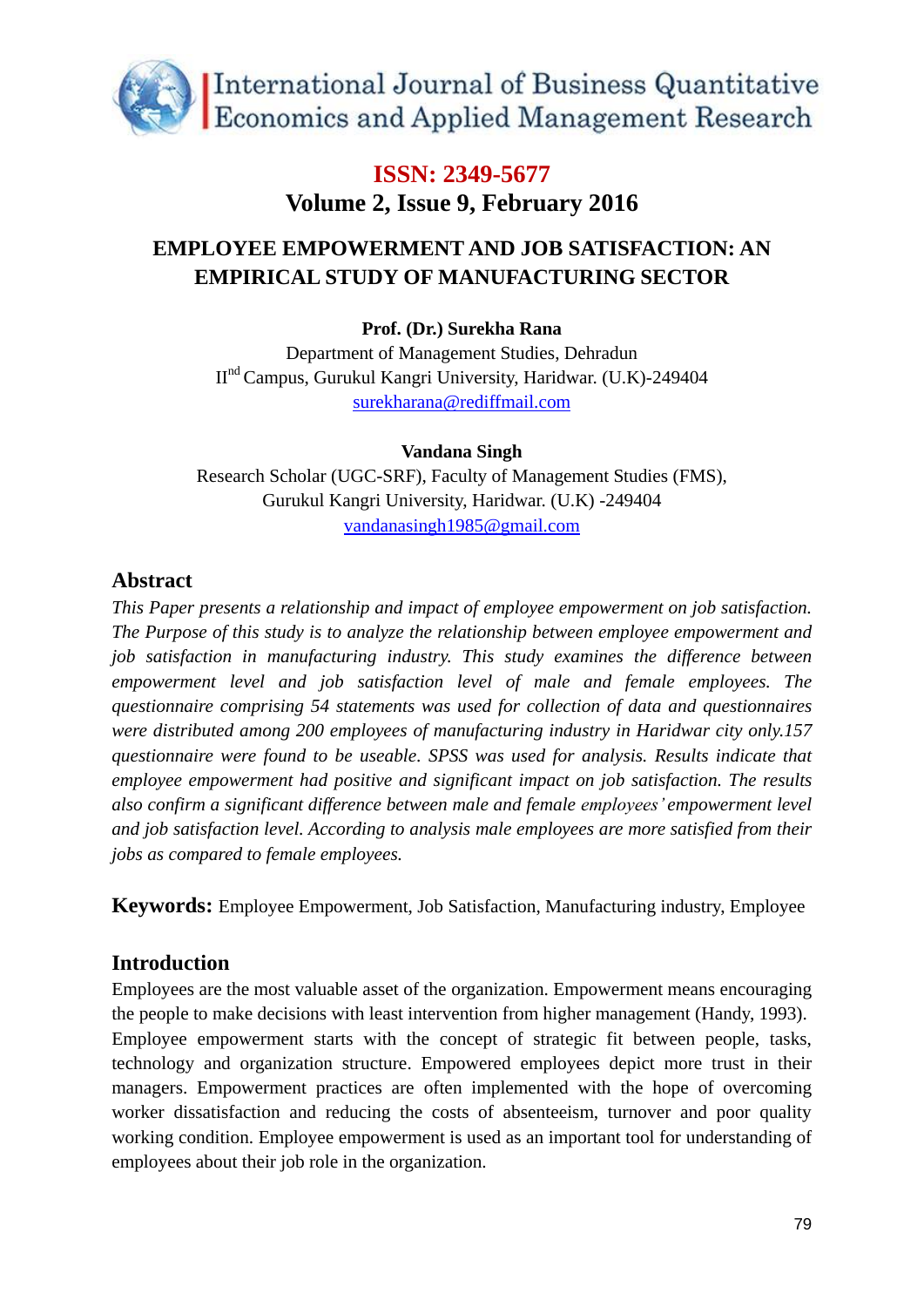

Employee empowerment may be subjective by the discernment that the organization thinks about its employees' well-being and that their work is esteemed. Empowering employees may increase job satisfaction. Empowerment influence job satisfaction among employees.

Job satisfaction is the terminology used to depict if employees are happy and satisfied and fulfilling their desires and needs at work. Numerous measures imply that employee job satisfaction is a variable in employee motivation, employee goal accomplishment, and positive employee morale in the work place.

Job satisfaction is how workers feel about their organization and their daily duties and responsibilities. Organizations employ manpower to gain expertise in the work. Job satisfaction also includes expectations and employee behaviour in an organization. It is the sense of achievement and success that employees contribute in their daily work routine. Job satisfaction is in regard to one's feelings or state of mind highlighting their nature of work. It is how content an individual is with her or his job, in other words whether or not they like the job or individual aspects or facets of jobs, such as nature of work or supervision. It is assessed at both the global level (whether or not the individual is satisfied with the job overall), or at the facets level (whether or not the individual is satisfied with different aspects of the job).Hersey and Blanchard (1989) says "measuring job satisfaction removes a gap and discrepancies between viewpoints of supervisors, mangers and staff about job satisfaction factors in work condition or environment". High level of job satisfaction can lead to good health and mental position.

#### **Empowerment**

Involving employees in decision making processes, giving them autonomy to complete their tasks and ensuring them that their work has great importance for organization is called employee empowerment (Robbins, P.S & Judge, A., 2000). Employee empowerment means sharing the information about vision, clarity of goals and defining the borders of decision making process (Nanda, N & Nanda, I., 2006). The construct of empowerment comprise of four dimensions Meaning, competence, self-determination and impact.

**Meaning**: Meaning is an individual's belief that his or her work is important to him or her and his or her fondness for what he or she is doing. Spreitzer (1995) defined meaning cognition as a sense of purpose or personal connection to one's work goal: it is the value of a work goal and an individual's beliefs, judged in relation to that individual's ideals (Thomas and Velthouse, 1990).

**Competence**: Competence is an employee's ability to perform work activities with skill, and it refers to the degree to which a person can perform task activities skillfully when he or she attempts to do so. Employees must feel that they are competent to engage in the behaviors required by the environment (Kara, 2012).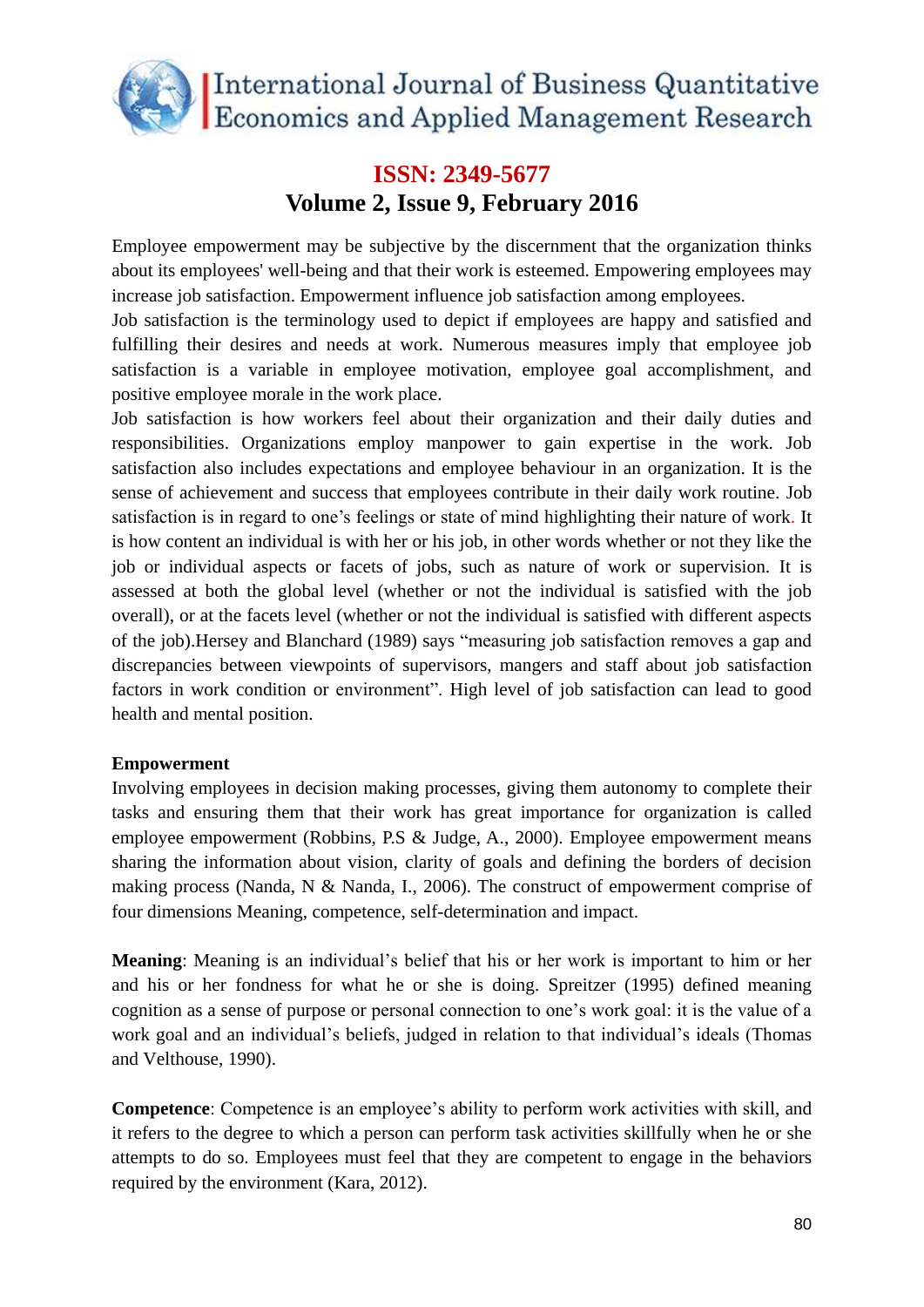

**Self-determination:** Self-determination is an individual's control over the manner in which work is accomplished and is related to the choice cognition, as described by Kitayama and Cohen (2010). Such individuals feel that they have the independence to perform their responsibilities; they can make decisions about their work and have adequate authority over the manner, time and speed of their task performance (Hossein et al., 2012).

**Impact**: Impact is the degree to which an individual can influence strategic, administrative and operating outcomes at work. This assessment refers to the degree to which a behavior is viewed as making a difference in terms of accomplishing the purpose of the task that is, producing the intended effects in one's task environment (Thomas and Velthouse, 1990).

#### **Job Satisfaction**

Job satisfaction can also be seen with in the broader context of the range of outlet which affects an individual knowledge resulting from actual observation of work or their quality of their life. Job satisfaction can be understood in term of its relationships with other key factors, such as general wellbeing, stress at work, control at work, homework interface, and working conditions.

Having constructive feelings about job after its appraisal and the primary contributors to the job satisfaction are work itself, career advancement, salary, peers, development, autonomy (Robbins, P.S & Judge, A. T., 2000). Job satisfaction indicates towards the employees' own perception about their work (Kamal, Y & Ferdousi, M.M., 2008). The employees' level of job satisfaction dependents on different factors like supervisor's behavior, co-workers behavior's, salary, promotion opportunities, job, working environment and organizational characteristics (Sowmya, R.K & Panchanatham, N., 2011).

### **Literature Review**

*Rana & Singh (2015)* examined the influence of empowerment on job satisfaction in public sector unit in Haridwar. The findings revealed that empowerment had significant effects on job satisfaction. Empowerment had significant impact on job satisfaction of all managers' i.e. top level, middle and junior level. *Hashmi & Irshad (2014)* studied the impact of psychological empowerment on job satisfaction in banking sector in Pakistan. The study documented that Psychological empowerment positively affected job satisfaction for senior, middle and lower level managers in banking sector of Pakistan. *Saif & Saleh (2013)* states that employees in Jordanian private hospitals perceived themselves as highly empowered and experience a high level of satisfaction. Their study also indicated that 56% of the variation in employee satisfaction results from the implementation of psychological empowerment. The study also recognized the need to continue the implementation of psychological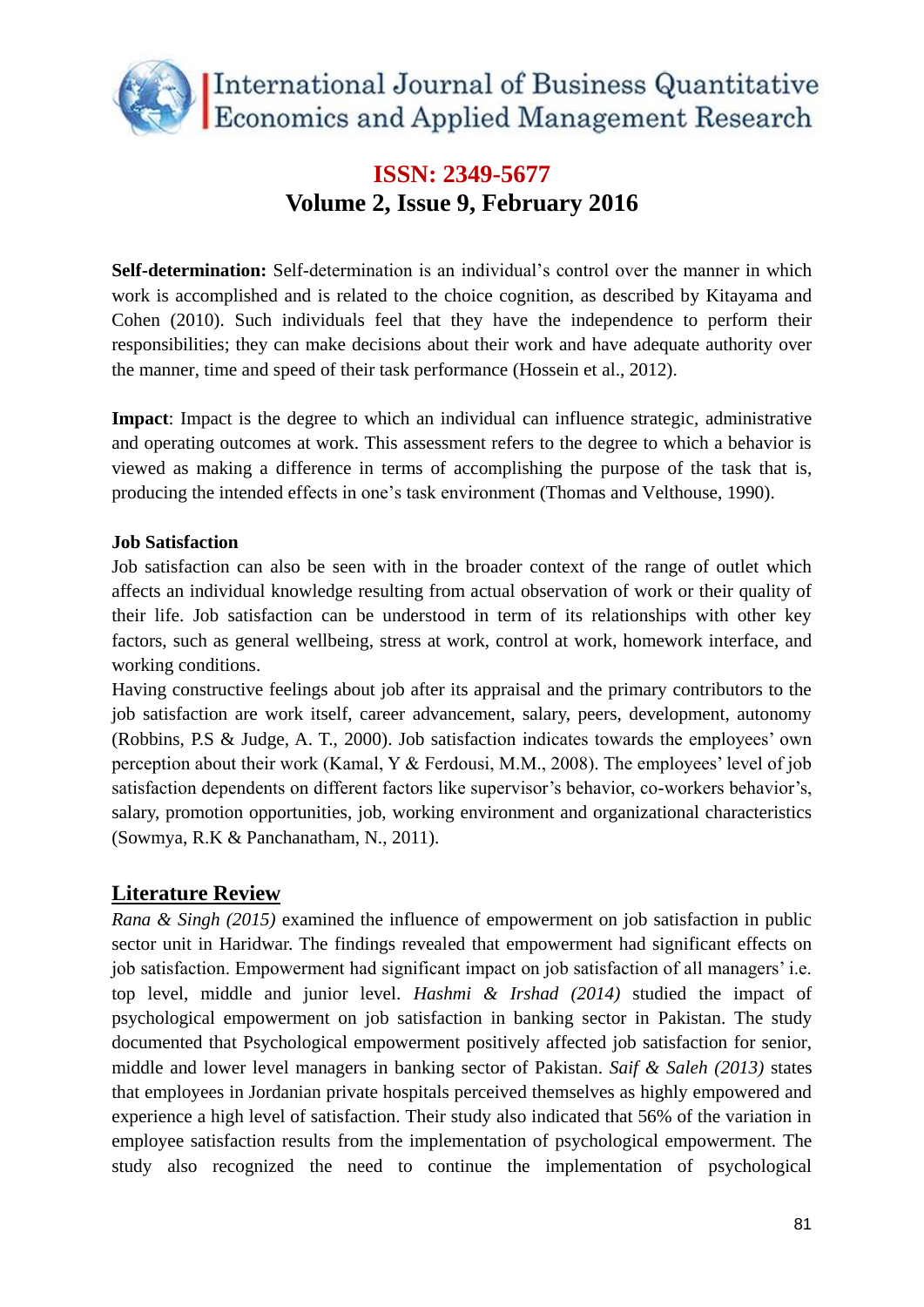

empowerment. *Sparks (2012)* studied the differences in nurses' generational psychological empowerment and job satisfaction with the assumption that generations differ in work styles, leadership views, and on what constitutes innovation, quality, and service. The result revealed that the Baby Boomer nurses reported higher mean total psychological empowerment scores than Generation X nurses which means that there were significant differences among the generations' psychological empowerment scores. But the result did not show any differences in total job satisfaction scores between the generations. *Pelit., Ozturk & Arslanturk (2011)* studied the effects of employee empowerment on employee job satisfaction on a sample covered 1,854 participants employed at five-star hotels in Turkey. According to the study the most positive aspects related to job satisfaction are relations with the colleagues and physical conditions, while the most negative aspect is the wage issue, i.e. unfair payment. Furthermore, the application of correlation and regression analyses indicate that psychological and behavioral empowerment has a significant effect on job satisfaction & the effect is much greater when psychological and behavioral empowerment are taken as a whole. *Akbar., Yousaf., Haq & Hunjra (2010)* concluded that employee empowerment has positive and significant impact on employee job satisfaction and there is significant difference among gender wise job satisfaction level. *[Ning](http://www.ncbi.nlm.nih.gov/pubmed?term=Ning%20S%5BAuthor%5D&cauthor=true&cauthor_uid=19941547)., [Zhong](http://www.ncbi.nlm.nih.gov/pubmed?term=Zhong%20H%5BAuthor%5D&cauthor=true&cauthor_uid=19941547)., [Libo](http://www.ncbi.nlm.nih.gov/pubmed?term=Libo%20W%5BAuthor%5D&cauthor=true&cauthor_uid=19941547) & [Qiujie \(](http://www.ncbi.nlm.nih.gov/pubmed?term=Qiujie%20L%5BAuthor%5D&cauthor=true&cauthor_uid=19941547)2009)* stated that job satisfaction items revealing most dissatisfaction were workload and compensation, professional promotion, amount of work responsibility, work environments, and organizational policies. A statistically significant positive correlation was found between empowerment and job satisfaction ( $r = 0.547$ ,  $P < 0.01$ ). The demographic factors influencing empowerment were work objectives and age. The influencing factors for job satisfaction were work objectives and education level. *Wilson & Crowe (2008)* focused on the satisfying and dissatisfying aspects of the role of a community mental health nurse. The researchers found that a therapeutic relationship among nurse and patient was the main source of satisfaction for the nurse. These nurses exhibited a higher level of job satisfaction and workplace empowerment. *Laschinger & Finegan (2005)* stated the relationship between the presence of empowering working structures in nursing environments and valued organizational outcomes such as job satisfaction and organizational commitment. As per research, low levels of organizational justice, feelings of being respected, and trust in management. Further, these variables were strongly related to the extent to which they believed, +that they had access to workplace empowerment structures, and ultimately, to their levels of satisfaction with their jobs and commitment to the organization. *Carless & Sally (2004)* tested a model to analyze the mediating effect of empowerment between psychological climate and job satisfaction. This study clearly demonstrated that psychological climate like leadership style, interpersonal relationships, opportunities for professional development, and individual-organizational goal congruence, had a direct and positive impact on empowerment and an indirect impact on job satisfaction mediated by empowerment. *Ripley & Ripley (1992) and Spatz (2000)* stated that empowerment enhance the responsibilities as well as employee motivation in their daily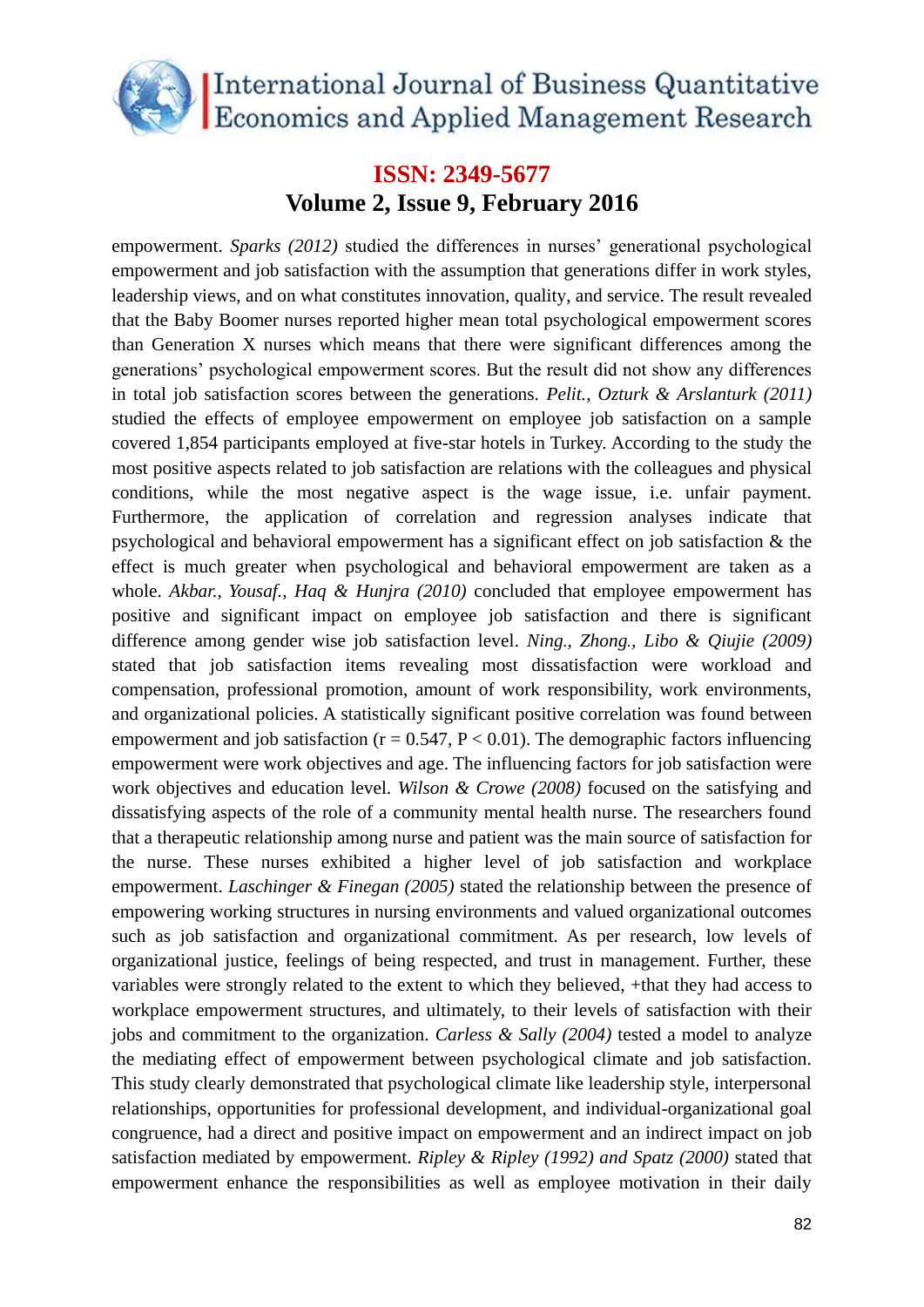

work, improve satisfaction, service quality, loyalty of employees and productivity giving them self-respect that worth a lot and increase quality of product & productivity and decrease the employee turnover.

### **Objectives of the study**

- 1. To study the job satisfaction level of the male and female employees.
- 2. To study the employee empowerment level of the male and female employees.
- 3. To analyze the relationship between empowerment and job satisfaction.
- 4. To examine the influence of the empowerment (meaning, competence, selfdetermination and impact) on job satisfaction of employees.

### **Hypothesis**

**H01:** There is no significant difference of job satisfaction in male and female employees.

**Ha1:** There is significant difference of job satisfaction in male and female employees.

**H02:** There is no significant difference of employee empowerment between male and female employees.

**Ha2:** There is significant difference of employee empowerment between male and female employees.

**H03:** There is no significant relationship between employee empowerment and job satisfaction.

**Ha3:** There is significant relationship between employee empowerment and job satisfaction.

**H04:** There is no significant impact of empowerment (meaning, self-determination, competence and impact) on job satisfaction.

**Ha4:** There is significant impact of empowerment (meaning, self-determination, competence and impact) on job satisfaction.

### **Research Methodology**

### **Sampling**

This study was carried out in manufacturing sector of industrial belt SIDCUL of Haridwar region in Uttarakhand. The sample size taken was 157 respondents from this sector. The researcher used judgmental and Convenience sampling based technique for collecting data from employees of manufacturing industries

Questionnaires has used as the measure to fulfill the research objectives. The survey was conducted by the questionnaire among employees of concerned sector.

The questionnaire comprised of three sections, the first section solicited demographic detail about respondents i.e. gender, age, status, and work experience. Whereas, through the second section employee empowerment and third section information regarding job satisfaction was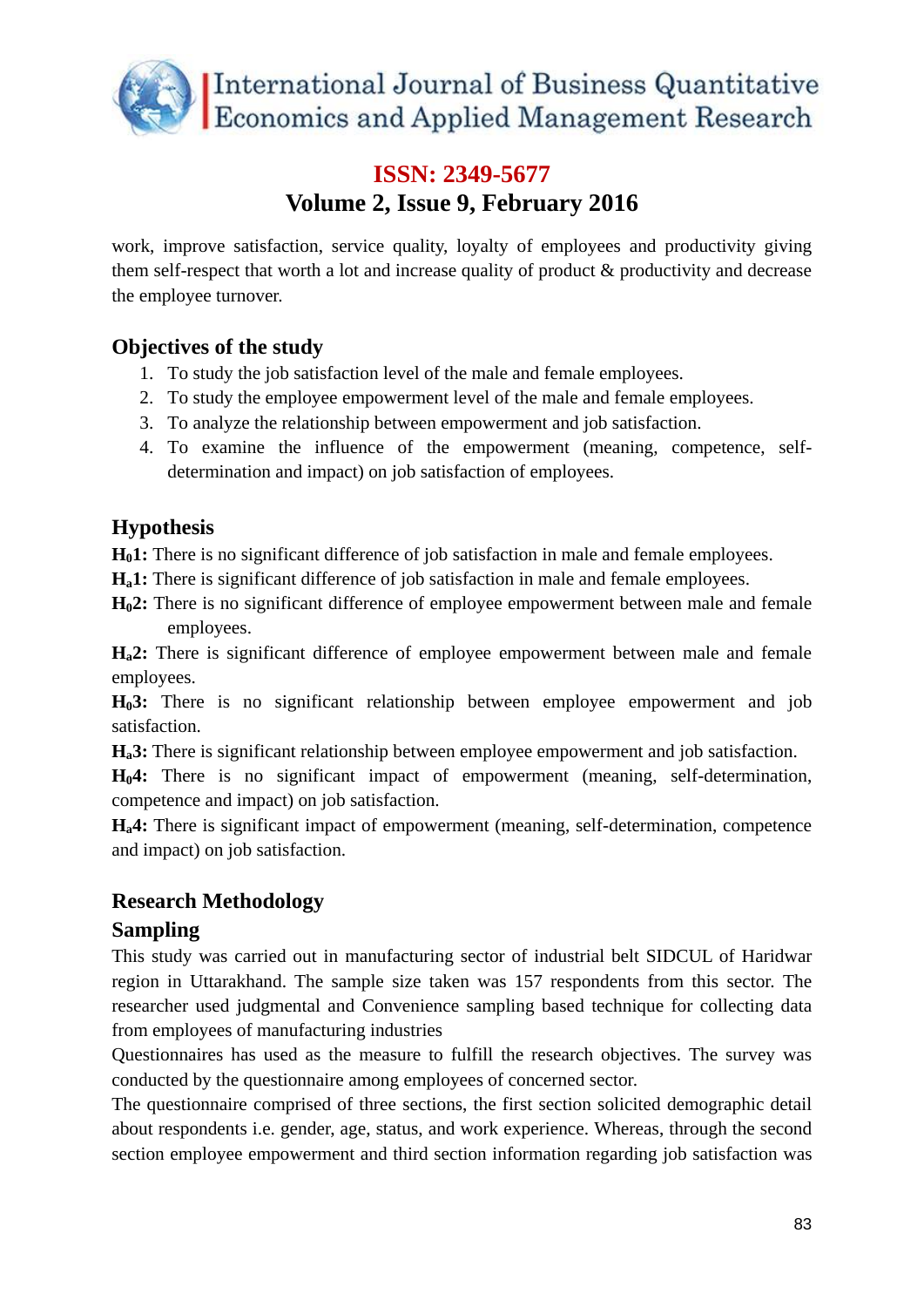

sought. The questionnaire measured on 5 point Likert scale, where 5 stands for strongly disagree and 1 for strongly agree.

#### **Data Analysis**

The Statistical Package of Social Science (SPSS) was used for analysis Independent Sample t-test, Correlation and Regression were used in this paper.

#### **Results**

Various tests were performed and results are summarized under table 1, 2, 3 and 4.

Out of total 157 respondents, 100 male and 57 female employees' participated in this research. Age of respondents ranges from 20 years to 50 years. More than two third were married. Majority of the respondents have 5 to 10 years of job experience.

|       |  |  |  |  | Table1: Level of job satisfaction between Male and Female Employees (Independent Sample t- |  |
|-------|--|--|--|--|--------------------------------------------------------------------------------------------|--|
| test) |  |  |  |  |                                                                                            |  |

| <b>Group Statistics</b> |        |     |          |                |                 |  |  |  |  |
|-------------------------|--------|-----|----------|----------------|-----------------|--|--|--|--|
|                         | Group  |     | Mean     | Std. Deviation | Std. Error Mean |  |  |  |  |
| Job satisfaction        | Male   | 100 | 108.1900 | 8.63244        | .86324          |  |  |  |  |
|                         | Female | 57  | 101.9825 | 5.04441        | .66815          |  |  |  |  |

|                  | <b>Independent Samples Test</b> |                                               |      |         |                              |                       |                    |                          |                                              |         |  |  |
|------------------|---------------------------------|-----------------------------------------------|------|---------|------------------------------|-----------------------|--------------------|--------------------------|----------------------------------------------|---------|--|--|
| Job satisfaction |                                 | Levene's Test for<br>Equality of<br>Variances |      |         | t-test for Equality of Means |                       |                    |                          |                                              |         |  |  |
|                  |                                 | F                                             | Sig. | Df<br>T |                              | Sig. $(2-$<br>tailed) | Mean<br>Difference | Std. Error<br>Difference | 95% Confidence Interval of the<br>Difference |         |  |  |
|                  |                                 |                                               |      |         |                              |                       |                    |                          | Lower                                        | Upper   |  |  |
|                  | Equal variances<br>assumed      | 8.903                                         | .003 | 4.963   | 155                          | .000                  | 6.20754            | 1.25068                  | 3.73697                                      | 8.67812 |  |  |
|                  | Equal variances<br>not assumed  |                                               |      | 5.687   | 154.880                      | .000                  | 6.20754            | 1.09161                  | 4.05118                                      | 8.36391 |  |  |

#### **The Table 1 presents the Job Satisfaction level**

Male and female employees job satisfaction level is measured with the help of Independent sample T-test. Observing the value of Levene's test it can be assumed that variances are not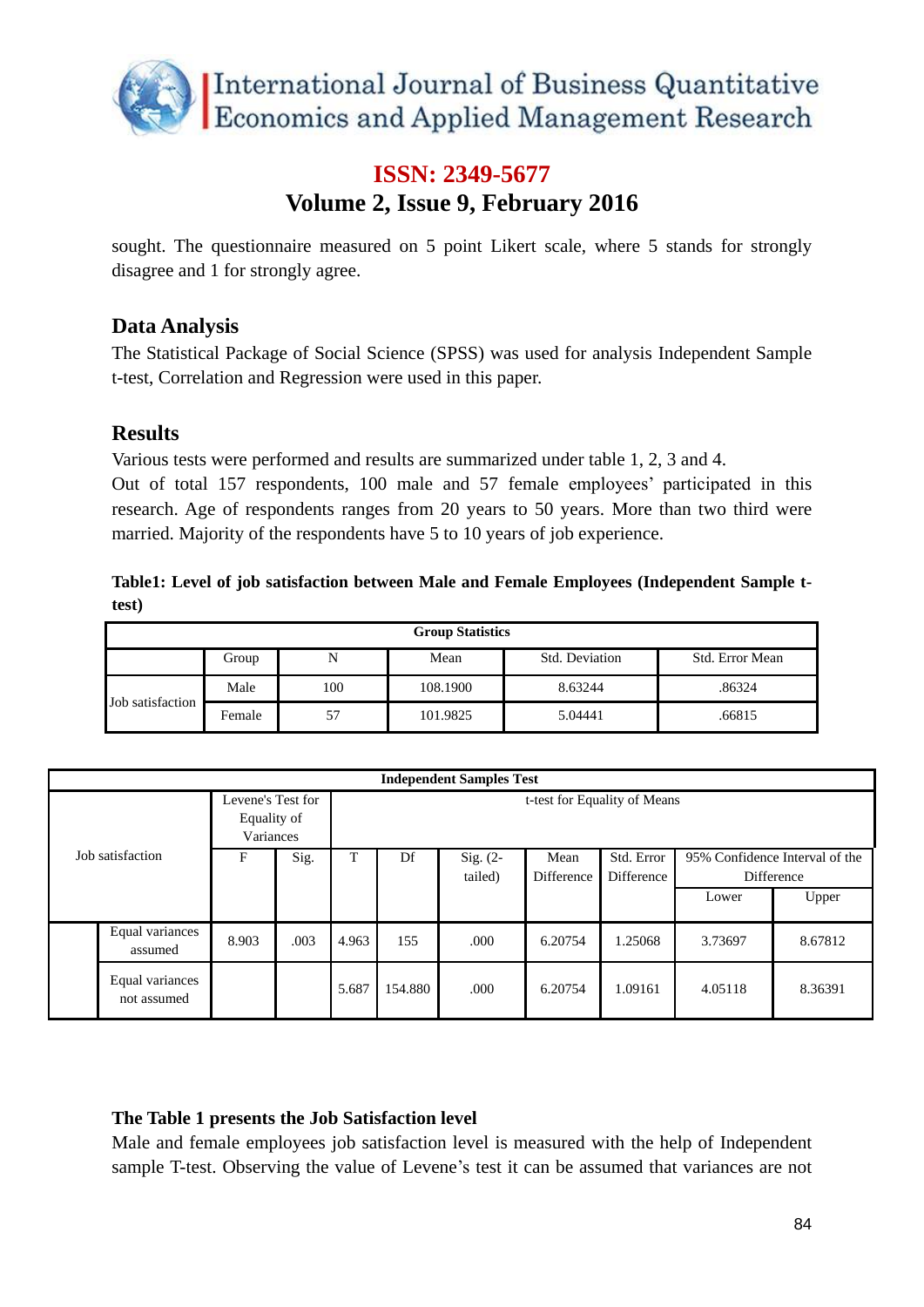

equal ( $p = 0.003$ , P<0.05). There is significant difference between male and female job satisfaction as the p-value is 0.03 which is less than 0.05.The results of descriptive statistics, mean value prove that male (Mean = 108.1900) employees are highly satisfied with their jobs as compared to female (Mean = 101.9825) employees. Thus, null hypothesis (Ho) is rejected and alternative hypothesis  $(H_a)$  is accepted.

|       |  |  |  |  | Table2: Level of empowerment between Male and Female Employees (Independent Sample t- |  |  |
|-------|--|--|--|--|---------------------------------------------------------------------------------------|--|--|
| test) |  |  |  |  |                                                                                       |  |  |

| <b>Group Statistics</b> |        |     |         |                |                 |  |  |  |  |
|-------------------------|--------|-----|---------|----------------|-----------------|--|--|--|--|
|                         | group  | N   | Mean    | Std. Deviation | Std. Error Mean |  |  |  |  |
|                         | male   | 100 | 68.4700 | 12.35375       | 1.23538         |  |  |  |  |
| Empowerment             | female | 57  | 61.0351 | 7.19118        | .95249          |  |  |  |  |

|                 | <b>Independent Samples Test</b> |        |                              |       |                              |            |            |            |                         |          |  |  |  |
|-----------------|---------------------------------|--------|------------------------------|-------|------------------------------|------------|------------|------------|-------------------------|----------|--|--|--|
|                 |                                 |        | Levene's Test for            |       | t-test for Equality of Means |            |            |            |                         |          |  |  |  |
|                 |                                 |        | <b>Equality of Variances</b> |       |                              |            |            |            |                         |          |  |  |  |
|                 |                                 | F      | Sig.                         |       | df                           | Sig. $(2-$ | Mean       | Std. Error | 95% Confidence Interval |          |  |  |  |
|                 |                                 |        |                              |       |                              | tailed)    | Difference | Difference | of the Difference       |          |  |  |  |
|                 |                                 |        |                              |       |                              |            |            |            | Lower                   | Upper    |  |  |  |
| Empow<br>erment | Equal variances<br>assumed      | 11.771 | .001                         | 4.157 | 155                          | .000       | 7.43491    | 1.78872    | 3.90151                 | 10.96832 |  |  |  |
|                 | Equal variances not<br>assumed  |        |                              | 4.766 | 154.91                       | .000       | 7.43491    | 1.55994    | 4.35342                 | 10.51640 |  |  |  |

#### **The Table 2 presents the Empowerment level.**

Male and female employees empowerment level is measured through Independent sample Ttest. Observing the value of Levene's test it can be assumed that variances are not equal ( $p =$ 0.001, P<0.05). There is significant difference between male and female employee empowerment partake as the p-value is .001 which is less than 0.05.The results of descriptive statistics, mean value prove that male (Mean = 68.4700) employees are highly satisfied with their jobs as compared to female (Mean  $= 61.0351$ ) employees. Thus, null hypothesis (Ho) is rejected and alternative hypothesis  $(H_a)$  is accepted.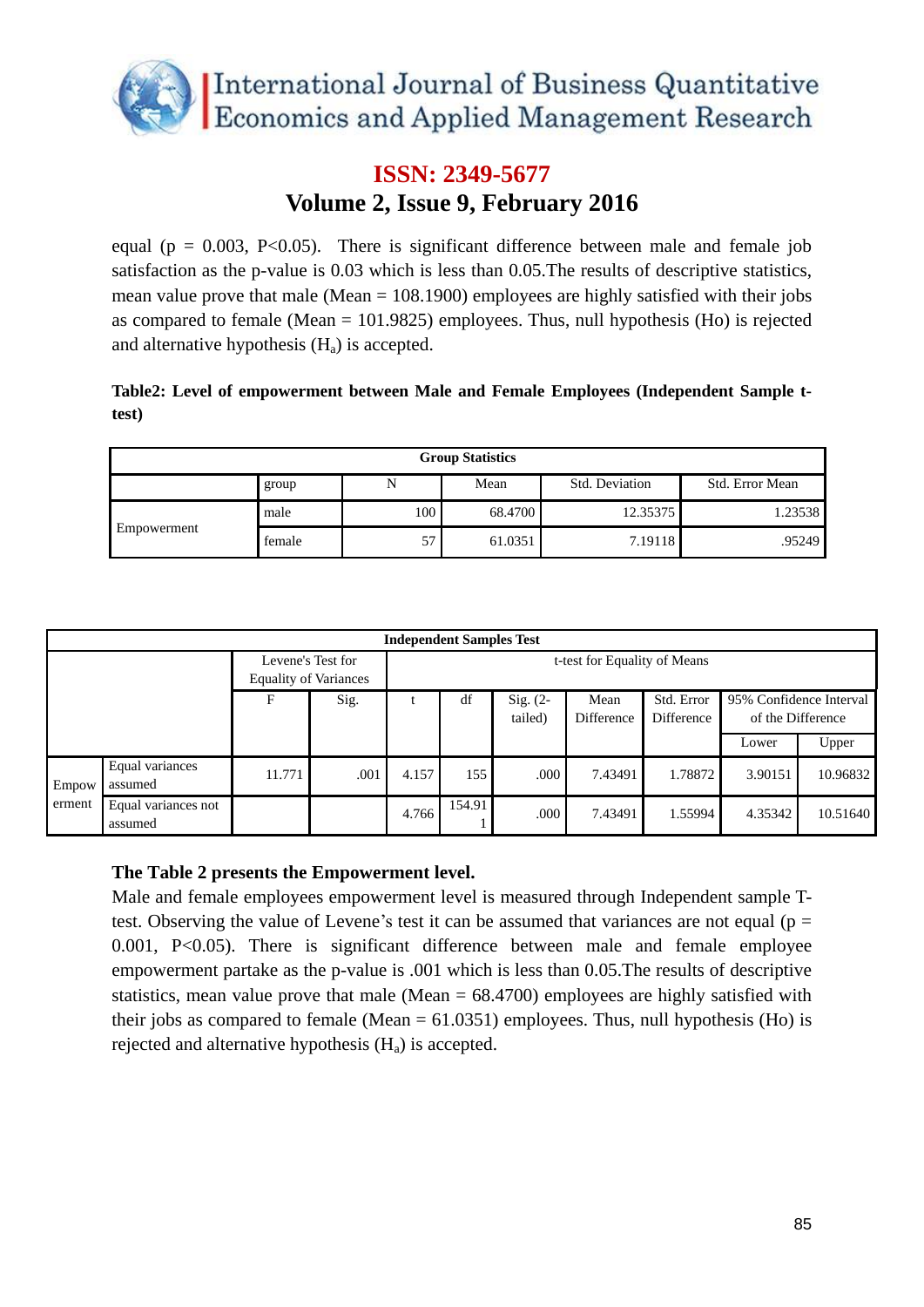

| Dependent           |                        | Meaning | Competence | Self-         | Impact | Empowerment |
|---------------------|------------------------|---------|------------|---------------|--------|-------------|
| Variable            |                        |         |            | determination |        |             |
| Job<br>Satisfaction | Pearson<br>Correlation | .773    | .764       | .785          | .678   | .791        |
|                     | $Sig(2 -$<br>tailed)   | 0.001   | 0.001      | 0.001         | 0.001  | 0.001       |
|                     | N                      | 157     | 157        | 157           | 157    | 157         |

#### **Table 3: Correlation between Empowerment and Job Satisfaction**

\*\* Correlation is significant at the 0.01 level (2-tailed).

#### **As depicted in Table 3**

Pearson correlation analysis carried out to find the relationship between empowerment and job satisfaction. Significant relationship of empowerment and job satisfaction is seen. The hypothesis  $H_3$  is rejected (Table 3). A positive relationship between empowerment and job satisfaction was also seen in this studies conducted by Kirkman et al., (2004); Heather et al. (2004) and Carless (2004). The relationship is highly significant in self-determination  $(r=.785; p=.00001)$  followed by meaningful work  $(r=.0.773; p=.0.0001)$ , competence  $(r=.764)$ and  $p=0.0001$ ) and impact (r= 0.678; p=0.0001).

| <b>Construct of empowerment</b><br>dimensions | <b>Beta</b> | <b>T-Value</b> | Sig.      |
|-----------------------------------------------|-------------|----------------|-----------|
| Meaning                                       | 0.099       | 2.57           | $0.011**$ |
| Competence                                    | 0.064       | 1.66           | 0.098     |
| Self-determination                            | 0.322       | 9.05           | $0.000**$ |
| Impact                                        | 0.436       | 12.40          | $0.000**$ |

**Table 4: Influence of empowerment dimensions on job satisfaction**

\*\* *represent statistical significance at the 0.05.*

#### **Table 4**

As indicated by the results of the regression test in Table 4, the three dimensions of employee empowerment i.e. meaning, self-determination, and impact had a significant effect on job satisfaction, but, fourth dimension i.e. competence had no effect on job satisfaction. The Beta values showed that the highest variation was explained by impact (B=0.436), followed by self-determination (B=0.322), and meaning (B=0.099). The findings indicate that meaning, impact and self-determination dimensions of empowerment have significant influence on job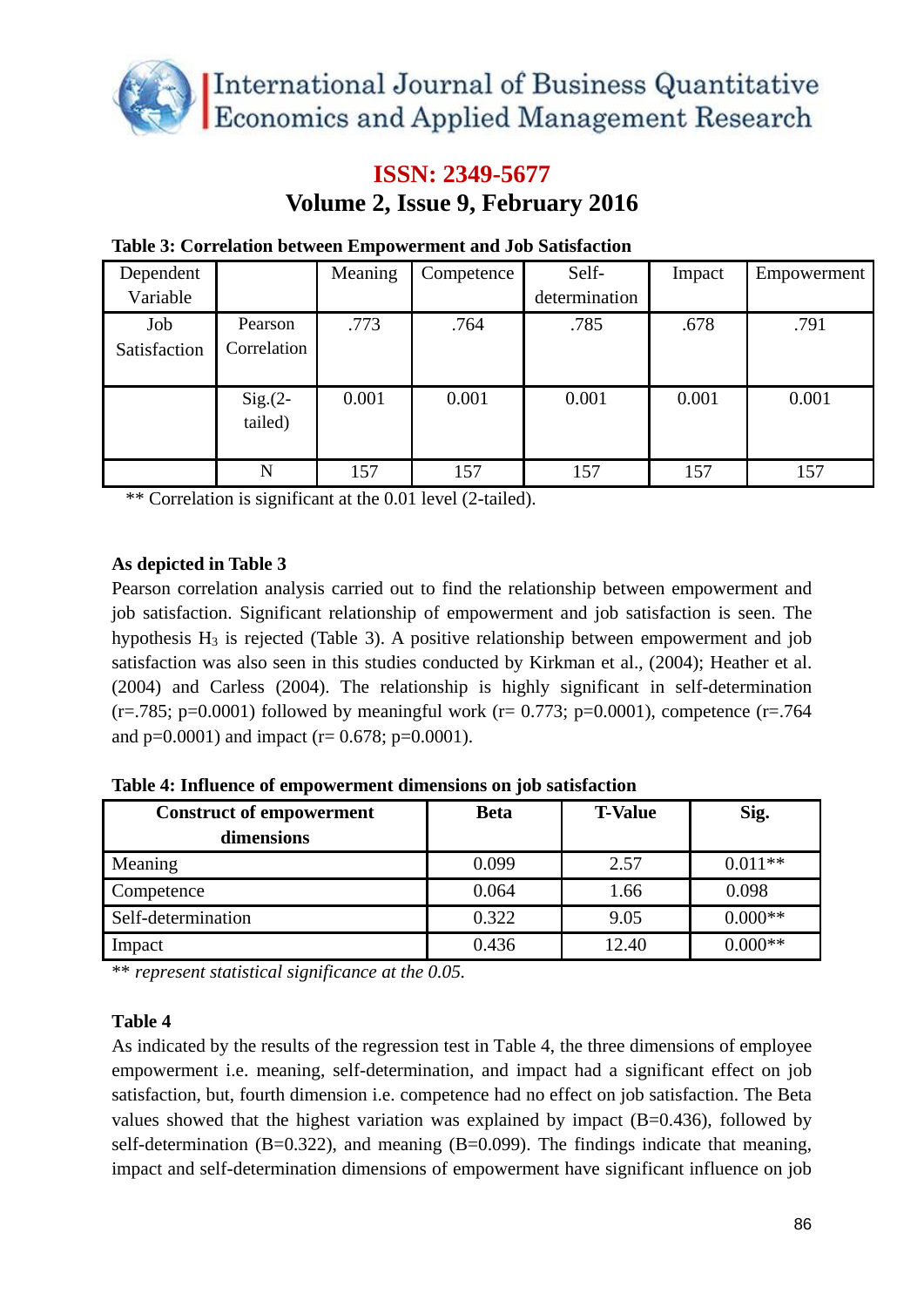

satisfaction. Here, it can be seen that importance that the employee attaches with the work, and control that a person exhibits on the work outcomes are important parameters of job satisfaction. The finding is also supported by researchers carried out by Rana & Singh (2015); Saif & Saleh (2013) and Heather et al. (2004).

#### **CONCLUSION AND RECOMMENDATIONS**

The literature suggests the empowerment has an expressive role in many service organizations, including manufacturing sector. The present study examined the effect of employee empowerment on job satisfaction in manufacturing sector. Four dimensions were used to assess employee empowerment: meaning, competence, self-determination and impact. On the basis of analysis, it is concluded that employee empowerment has positive and significant impact on employee job satisfaction and the findings were consistent with the findings of the studies conducted by Hossein et al. (2012), Ahmad et al. (2010) and Carless (2004).

Further it has been found that there is significant difference among gender base on job satisfaction level and empowerment level. This study confirms that employee empowerment leads towards higher level of employees' job satisfaction and findings indicate that three dimensions of empowerment i.e. meaning, impact and self-determination have significant influence on job satisfaction. We observed that competence was not significant to the attainment of employee satisfaction. Employees who perceived themselves as empowered felt that they had an influence on their daily work, were independent, had autonomy with regard to the manner in which they performed their jobs and were proud of their jobs. The study has supported this version of empowerment and job satisfaction.

Manufacturing industry in Haridwar is facing many problems for last few years such as increasing number of new entrants/competitors, economic conditions, political instability and energy crises. The factors have affected the corporate industry in general and manufacturing industry specially.

This study contributes to overcome the problems of employee empowerment in manufacturing industry and give a fair idea that employee satisfaction can be achieved through empowerment. The present study will help to improve the process of empowering employees in manufacturing sector of Haridwar. Almost all firms had recognized the importance of increased employee performance and satisfaction for organizational sustainability and development. All organizations expect a committed workforce, who can define their objectives and set the means for achievement (Carter, 2009). This is possible only by empowered workforce. Since we have found employee empowerment as an important factor that enhances employee job satisfaction, it is recommended that further studies should be carried at the higher level with larger sample size, more demographics factors must be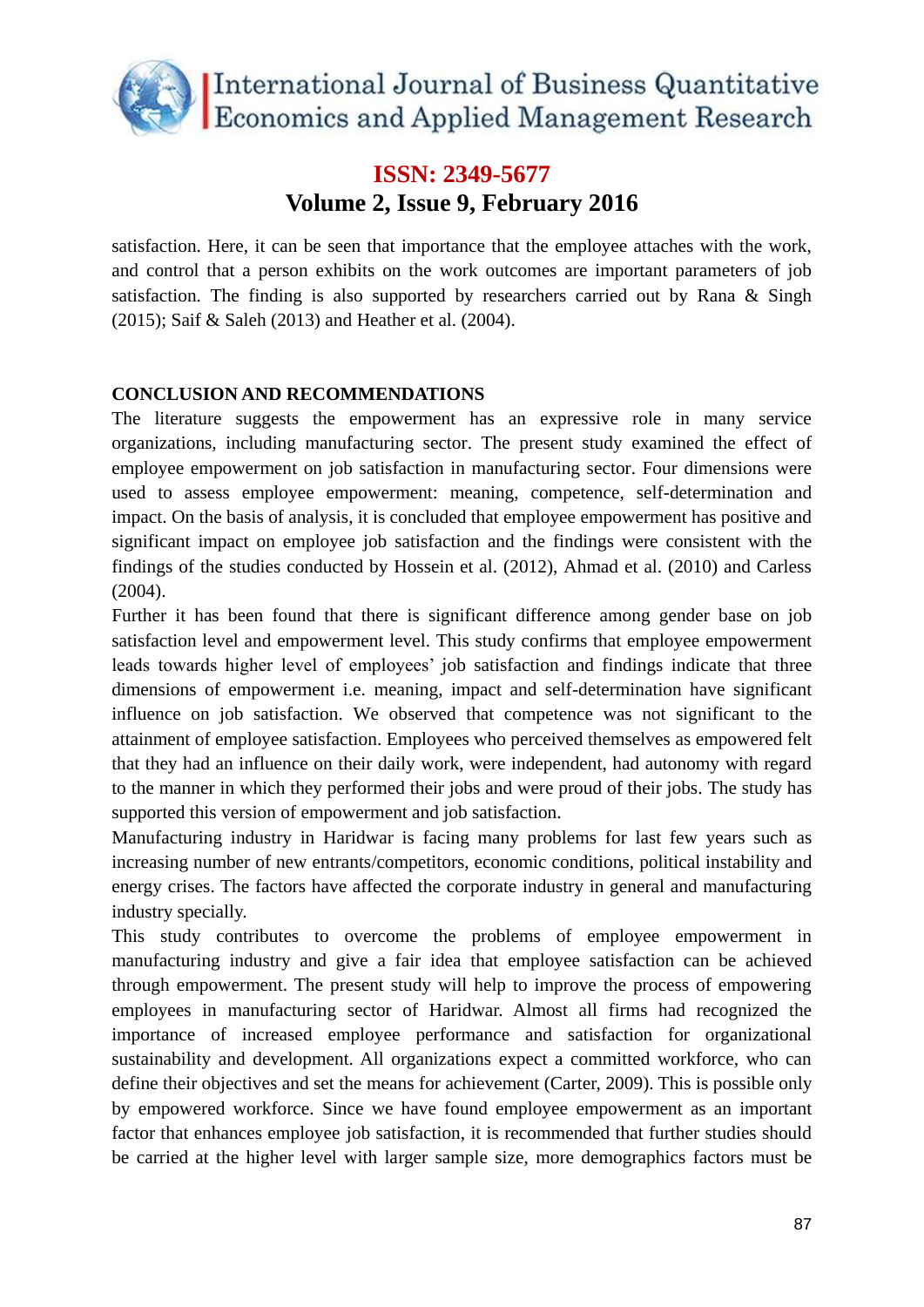

added in the study and should be expanded to the manufacturing industries throughout the country.

### **REFERENCES**

- Akbar, S.W., Yousaf, M., Haq, N.U., & Hunjra, A.I. (2010). Impact of Employee Empowerment on Job Satisfaction: An Empirical Analysis of Pakistani Service Industry. *Interdisciplinary journal of contemporary research in business, 2*, 680-685.
- Baker, S., Fitzpatrick, J., & Griffin, M. (2012). Empowerment and Job Satisfaction in Associate Degree Nurse Educators. *Nursing Education Research*, *32*(4), 234-239.
- Carless, S.A (2004). Does Psychological Empowerment mediate the relationship between Psychological Climate and Job Satisfaction*?. Journal of Business and Psychology*, *18*(4), 405-425.
- Carter, J.D.T (2009). Managers empowering employees. *American Journal of Economics and Business Administration*, 1(2), 39-44.
- Handy, M. (1993). Feeling the victims Total Quality Management, 11.
- $\triangle$  He, P., Murrmann, S., & Perdue, R. (2010). An Investigation of the Relationships among Employee Empowerment, Employee Perceived Service Quality, and Employee Job Satisfaction in a U.S. Hospitality Organization. *Journal of Foodservice Business Research, 13*, 36-50.
- Hashmi, M. S., Hashmi, A., & Irshad, R. (2014). Job Satisfaction of Banking Personnel and Role of Psychological Empowerment: Empirical Evidence from Pakistan Banking Sector. *Middle-East Journal of Scientific Research. 19*(2), 172-176.
- Kara, D. (2012) Differences in Psychological Empowerment Perception of Female Employees Working in Hospitality Industry. *Middle-East Journal of Scientific Research*, *12*(4), 436-443.
- $\div$  Kirkman et al., (2004). The Impact of Team Empowerment on Virtual Team Performance: The Moderating Role of Face-To-Face Interaction. *Academy of Management Journal*, *47*(2), 175–192.
- $\hat{\mathbf{v}}$  Ning, S., Zhong, H., Libo, W., & Qiujie, L. (2009). The Impact of Nurse Empowerment on Job Satisfaction. *Journal of Advanced Nursing, [65](http://onlinelibrary.wiley.com/doi/10.1111/jan.2009.65.issue-12/issuetoc)*(1), 2642-2648.
- Pelit, E., Ozturk, Y., & Arslanturk, Y. (2011). The Effects of Employee Empowerment on Employee Job Satisfaction: A Study on Hotels in Turkey. *International Journal of Contemporary Hospitality Management*, *23*(6), 784-802
- Rana, S., & Singh, V. (2015). Impact of Empowerment on Job Satisfaction: A Case Study of Public Sector Unit in Haridwar. *EPRA International Journal of Economic and Business Review, 3*(5), 75-80.